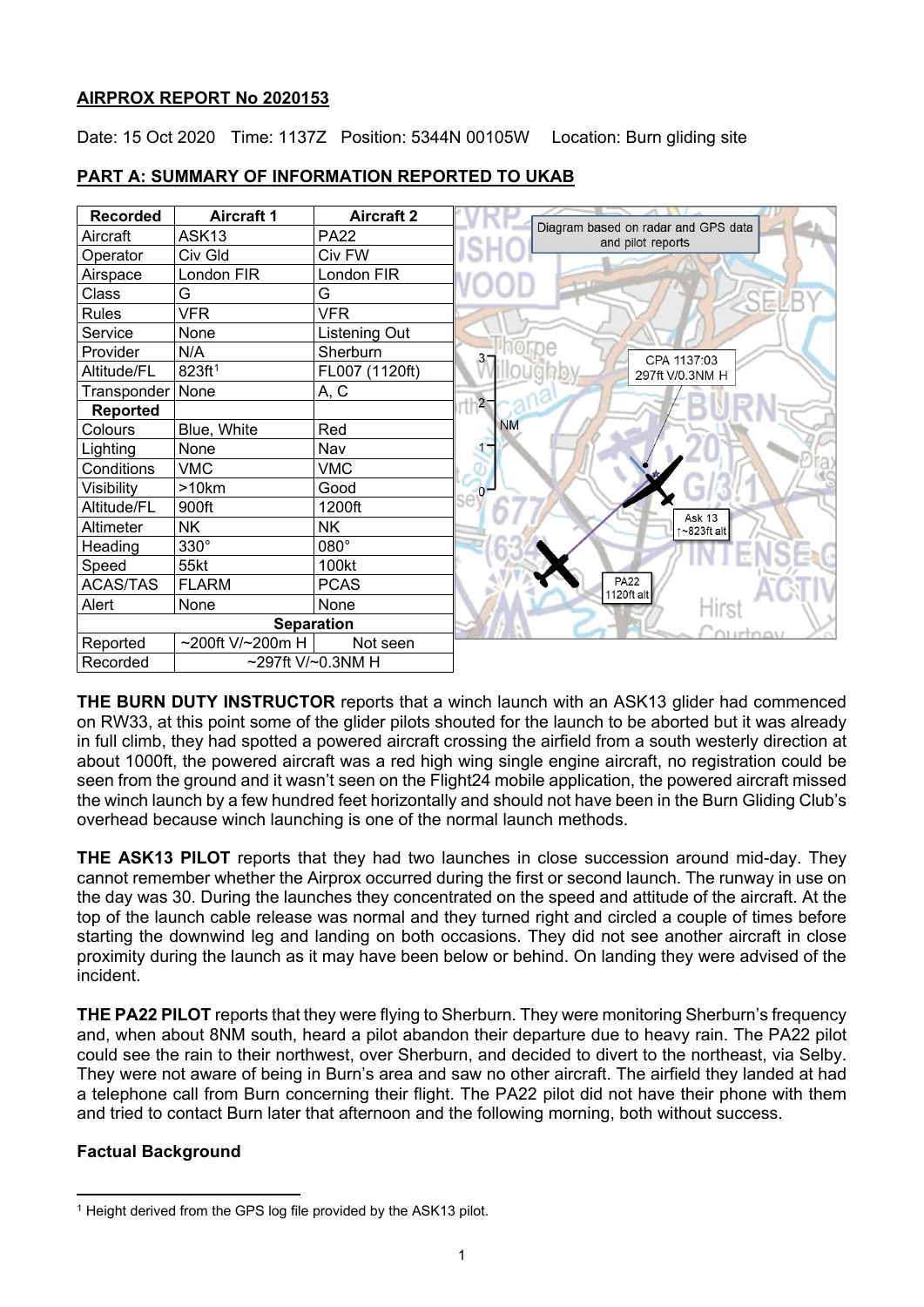The weather at Linton-on-Ouse was recorded as follows:

METAR EGXU 151120Z 03008KT 6000 -RA FEW013 BKN036 10/09 Q1028 RMK WHT

#### **Analysis and Investigation**

#### **UKAB Secretariat**

The ASK13 and PA22 pilots shared an equal responsibility for collision avoidance and not to operate in such proximity to other aircraft as to create a collision hazard.[2](#page-1-0) An aircraft operated on or in the vicinity of an aerodrome shall conform with or avoid the pattern of traffic formed by other aircraft in operation.[3](#page-1-1)



Figure 1: Radar replay – 1137:03

## **Comments**

## **BGA**

A diversion requires particular attention to navigation; the gliding site is clearly marked as a winching site up to 3100ft AMSL, and there is also an 'Intense Gliding Activity' annotation on the chart. Burn Gliding club have recorded 116 overflights since 2016; 17 of these occurred in 2020. It is only a matter of time before an incident like this results in a mid-air collision.

#### **Summary**

An Airprox was reported when an ASK13 and a PA22 flew into proximity at Burn gliding site at about 1137Z on Thursday 15<sup>th</sup> October 2020. Both pilots were operating under VFR in VMC, the ASK13 pilot not in receipt of a service and the PA22 pilot listening out on Sherburn's frequency.

## **PART B: SUMMARY OF THE BOARD'S DISCUSSIONS**

Information available consisted of reports from both pilots and radar photographs/video recordings/GPS file. Relevant contributory factors mentioned during the Board's discussions are highlighted within the text in bold, with the numbers referring to the Contributory Factors table displayed in Part C.

Due to the exceptional circumstances presented by the coronavirus pandemic, this incident was assessed as part of a 'virtual' UK Airprox Board meeting where members provided a combination of written contributions and dial-in/VTC comments.

<span id="page-1-0"></span><sup>2</sup> SERA.3205 Proximity.

<span id="page-1-1"></span><sup>3</sup> SERA.3225 Operation on and in the Vicinity of an Aerodrome.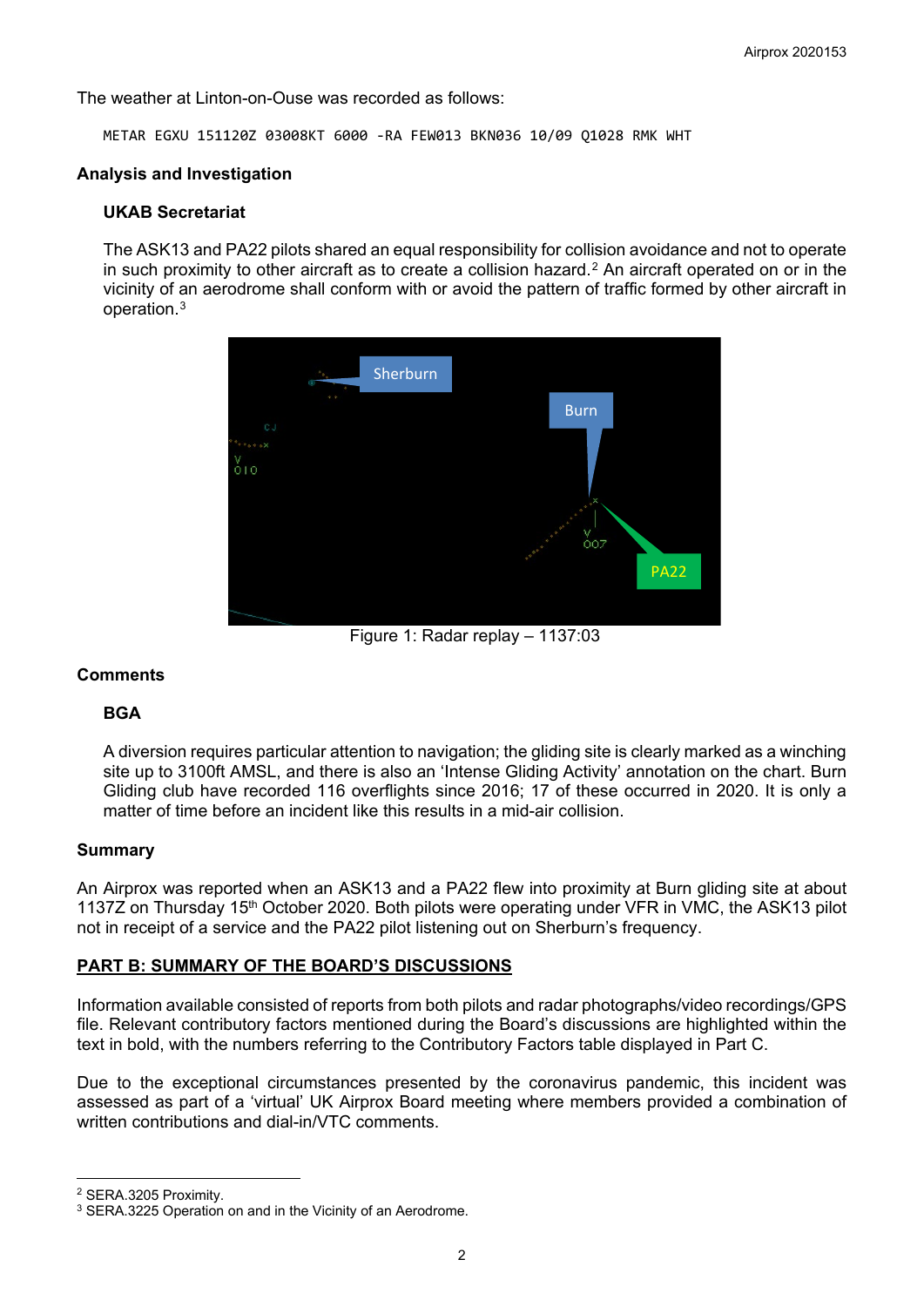The Board began by looking at the actions of the ASK13 pilot. They had been on the winch cable phase of the launch, the PA22 had passed behind them and therefore they had no opportunity to see the aircraft (**CF7**). It was the other members of the gliding club that had seen the PA22 and, although some of them called for the launch to be aborted, the Duty Instructor realised that the ASK13 was at a critical stage of launch and aborting was not a viable option. The BGA Board member said that since Burn started recording overflights, a total of 116 aircraft had been noted as having transited over without contacting the site. Furthermore, they observed that this number began to increase when the local airspace was altered which resulted in a funnelling of traffic through the area.

The Board then turned to the actions of the PA22 pilot. They had planned to land at Sherburn but, because of the weather, decided to divert. The radar replay showed the PA22 turning towards the town of Selby when they were approximately 5NM from Sherburn, this change in track put them on a direct course over Burn gliding site. The GA Board member said that the workload when initiating a diversion can increase significantly and is best mitigated with pre-flight planning, where it is easier to identify hazards which may affect a flight if there is a need to deviate from the planned route (**CF2**). Regardless, when diverting careful examination of onboard planning equipment (either paper maps or electronic devices) is very important, especially when flying in unfamiliar areas. The GA member said that there are several electronic aids which can be very helpful in these situations; dependent on specification, they have the ability to warn the pilot when they are approaching an area that should be avoided, e.g. glider sites, NOTAMs etc. In this case the radar replay clearly shows the PA22 routing towards Sherburn and then changing course to head towards the SWE corner of Selby, which was the stated navigation feature used for a reference point on their way to the diversion airfield. Unfortunately this change in course resulted in them flying overhead Burn gliding site; The maximum winch launch altitude of Burn gliding site is published on the chart as being at 3100ft altitude, the reported and recorded altimeter readings confirm that the PA28 was well below this, indicating that they flew through the area of a notified and active glider winch launch site (**CF1&3**).

The Board finally looked at the risk. Both aircraft had an electronic warning system fitted but neither system was compatible with the other (**CF5**). Neither pilot saw the other aircraft or had any information of their presence (**CF4&7**) and therefore the safety of the aircraft was not assured and a risk of collision existed, a Risk Category B (**CF6**).

# **PART C: ASSESSMENT OF CONTRIBUTORY FACTORS AND RISK**

Contributory Factors:

|           | 2020153                                                        |                                                                                             |                                                                     |
|-----------|----------------------------------------------------------------|---------------------------------------------------------------------------------------------|---------------------------------------------------------------------|
| <b>CF</b> | Factor                                                         | <b>Description</b>                                                                          | Amplification                                                       |
|           | <b>Flight Elements</b>                                         |                                                                                             |                                                                     |
|           | • Regulations, Processes, Procedures and Compliance            |                                                                                             |                                                                     |
| 1         | <b>Human Factors</b>                                           | • Flight Operations Documentation and Publications                                          | Regulations and/or procedures not fully complied<br>with            |
|           | • Tactical Planning and Execution                              |                                                                                             |                                                                     |
| 2         | <b>Human Factors</b>                                           | • Flight Planning and Preparation                                                           |                                                                     |
| 3         | <b>Human Factors</b>                                           | • Action Performed Incorrectly                                                              | Incorrect or ineffective execution                                  |
|           | • Situational Awareness of the Conflicting Aircraft and Action |                                                                                             |                                                                     |
| 4         | Contextual                                                     | • Situational Awareness and Sensory Events                                                  | The pilot had generic, late or no Situational<br>Awareness          |
|           |                                                                |                                                                                             |                                                                     |
| 5         | Technical                                                      | • ACAS/TCAS System Failure                                                                  | Incompatible CWS equipment                                          |
|           | • See and Avoid                                                |                                                                                             |                                                                     |
| 6         | Contextual                                                     | • Near Airborne Collision with Aircraft, Balloon,<br>Dirigible or Other Piloted Air Vehicle | Piloted air vehicle                                                 |
|           | <b>Human Factors</b>                                           | • Monitoring of Other Aircraft                                                              | Non-sighting or effectively a non-sighting by one or<br>both pilots |

Degree of Risk: B.